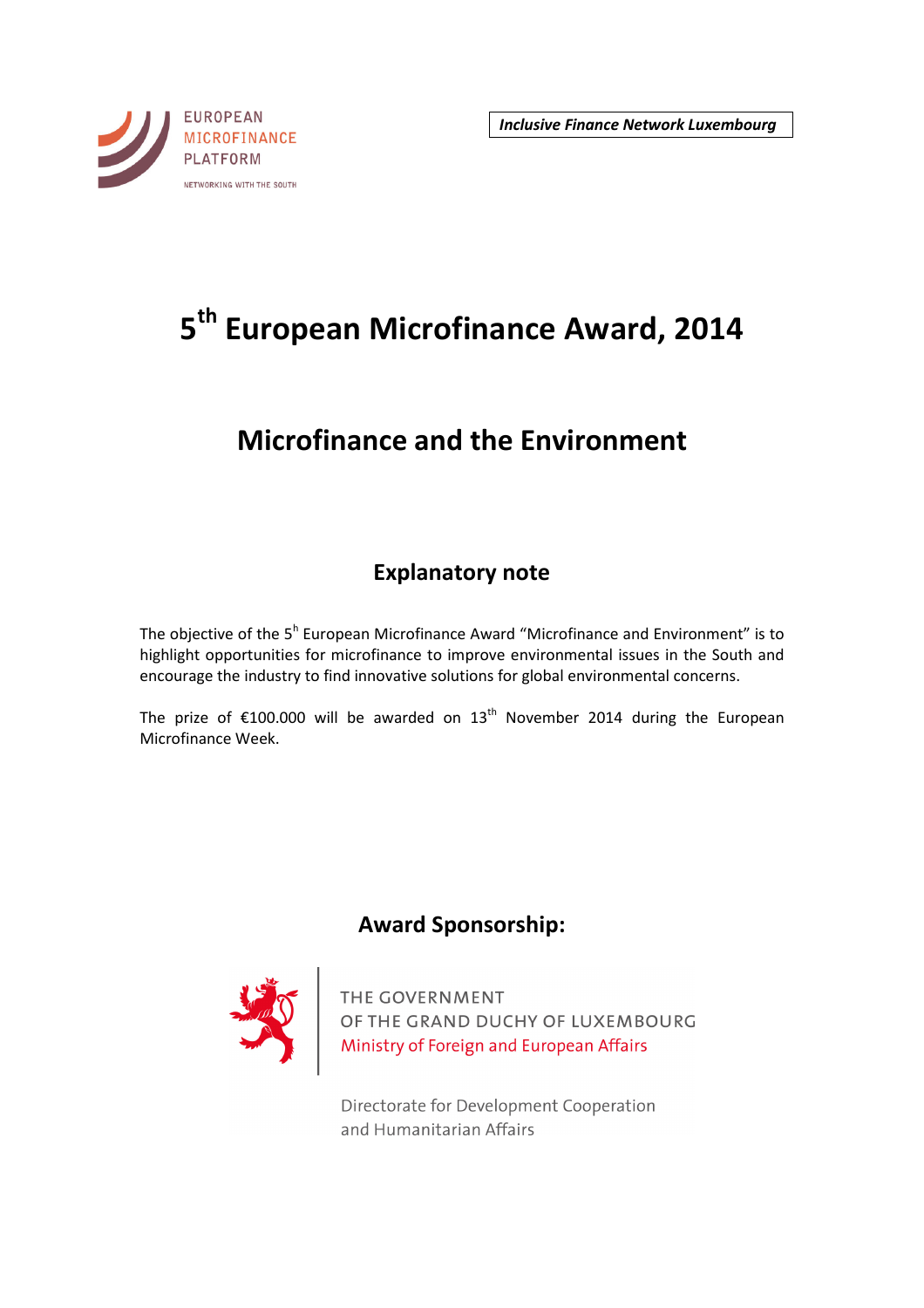#### **European Microfinance Award**

The European Microfinance Award was launched in October 2005 by the Luxembourg Ministry of Foreign and European Affairs – Directorate for Development Cooperation and Humanitarian Affairs, to support innovative thinking in the microfinance sector. Awarded for the first time in 2006, it is jointly organised by the Luxembourg Development Cooperation, the Luxembourg Ministry of Finance, the European Microfinance Platform (e-MFP) and the Inclusive Finance Network Luxembourg in cooperation with the European Investment Bank (EIB).

Previous editions were devoted to the following subjects:

#### **2006, Innovation for Outreach**

Microfinance breakthrough initiatives deepening or broadening rural outreach Winner: The Zakoura Foundation (Morocco), for its programme on rural tourism

#### **2008, Socially Responsible Microfinance**

Microfinance innovative initiatives to promote social performance Winner: Buusaa Gonofaa (Ethiopia), for the development of its client assessment system

#### **2010, Value Chain Finance**

l

Outstanding microfinance initiatives in productive value chain schemes Winner: Harbu (Ethiopia), for an initiative financing a soybean value chain

#### **2012, Microfinance for Food Security**

Microfinance initiatives contributing to improve food production and distribution conditions in developing countries

Winner: ASKI (The Philippines), for its micro agriculture loans for smallholder farmers and agribusiness and support to market linkages to private sector enterprises

### **5 th European Microfinance Award**

#### **Microfinance and the Environment**

Natural resources, which include air, water, soil, flora and fauna, are essential for human survival. However, this natural resource base on which we depend is becoming increasingly strained as a result of unsustainable use, pollution and mismanagement. The consequence of this is that we are rapidly reaching, and in some cases exceeding, our planet's environmental boundaries<sup>1</sup>. Unsustainable management of local environmental systems can also have serious repercussions elsewhere. In recognition of the importance of these environmental assets, there is a growing body of research on, and examples of, successful interventions. Broadly speaking these efforts have focused on the acquisition, use, disposal and regeneration of these resources:

- 1. 'Acquisition' addresses how natural resources are obtained, including sustainable use of nonreplenishable resources, non-invasive methods for using these resources, and using more environmentally sustainable alternatives when possible.
- 2. 'Use' addresses how natural resources are used. This considers issues such as improved efficiency of natural resource use and better consideration of the value of environmental resources (i.e. internalisation of environmental externalities).
- 3. 'Disposal' addresses concerns surrounding waste, including the recycling or up cycling of used products as well as the safe disposal of products that cannot be reused.
- 4. 'Regeneration' addresses how the environment regenerates itself following human activities and includes issues such as reforestation, or restoration of degraded soils.

Businesses and other organisations can have significant impact on the environment as a result of their reliance on these natural resources through their day-to-day operations. There is mounting pressure on business to improve corporate governance, including with respect to environmental issues. Awareness of the environment as a business risk and opportunity is also growing amongst

<sup>1</sup> For more information on Planetary Boundaries, please refer to the Stockholm Resilience Centre: http://www.stockholmresilience.org/21/research/research-programmes/planetary-boundaries.html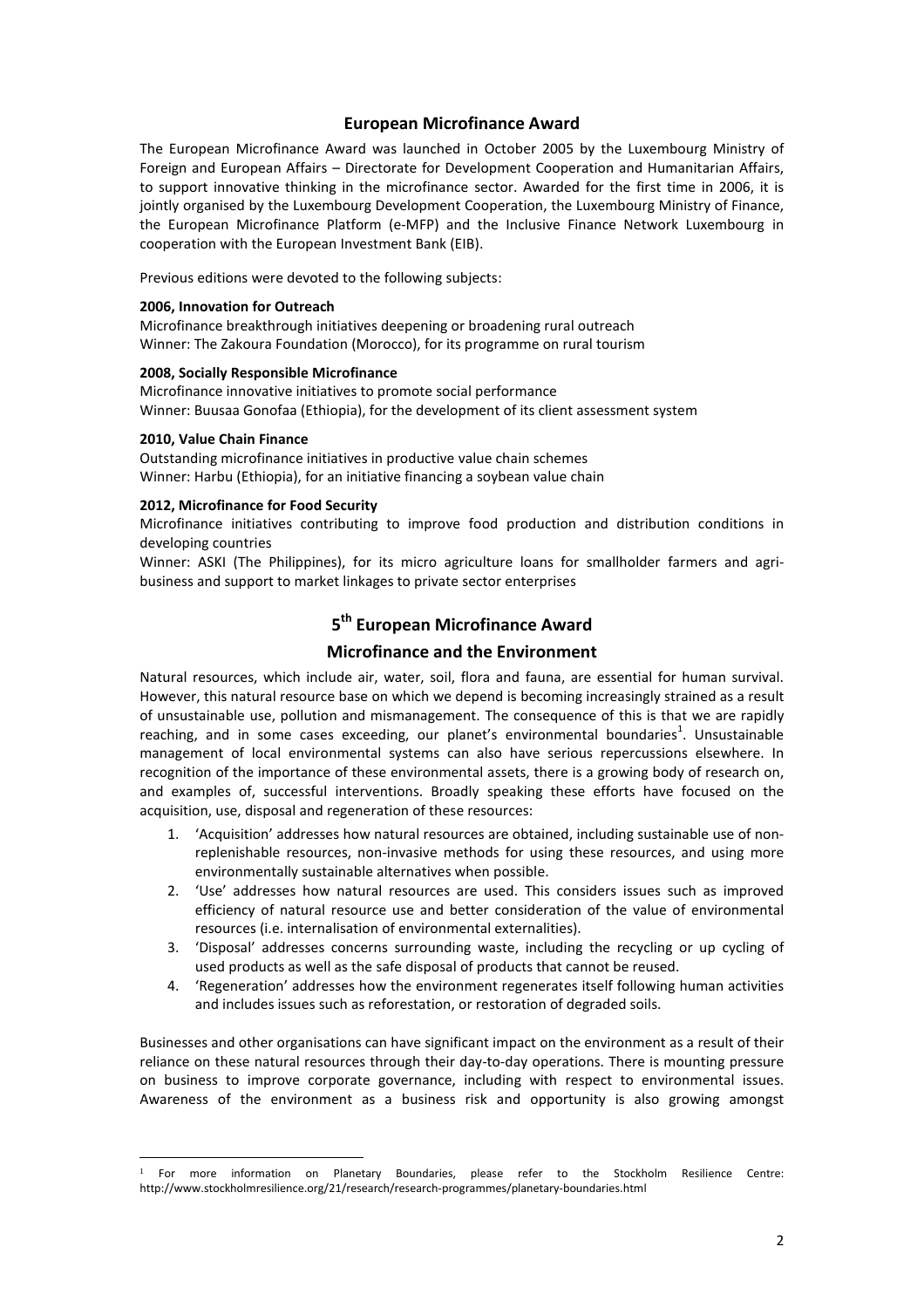microfinance institutions, which are increasingly being called on to improve their environmental governance practices.<sup>2</sup>

Many low-income communities rely on natural resources, and environmental changes have been shown to disproportionately affect the poorest people in developing countries. By supporting environmentally sustainable interventions for people who depend on vital natural resources, microfinance institutions can improve the livelihoods of their clients, help build more resilient communities, and contribute to a more sustainable environment.<sup>3</sup>

Environmental concerns are sometimes considered through a 'source' and 'sink' lens, whereby source refers to the removal of resources from a system and sink refers to the return of resources into an ecological system.<sup>4</sup> Microfinance can support the environment on the source side through the provision of tools and services to improve the acquisition and use of natural resources. Examples of this can include the use of renewable energy or improved rainwater storage systems. On the sink side, microfinance can support the environment through the provision of tools and services to improve the disposal and regeneration of natural resources. Examples of this can include improved waste disposal systems. Tackling environmental challenges can be complex, as there are many different underlying factors that must be dealt with. Microfinance institutions cannot address all of these challenges, however, they can play a central role in tackling some of the issues, both through their own environmental governance structures as well as through targeted initiatives.

#### **The Award**

l

The obiective of the 5<sup>th</sup> European Microfinance Award is to highlight opportunities for microfinance to improve environmental issues and encourage the industry to find innovative solutions for global environmental concerns. The prize of €100.000 will be awarded to an institution based in the South (see eligibility criteria below), active in the financial services sector and judged to be tackling significant environmental challenges.

The Award focuses on issues that have both local and global benefits, and solutions that help catalyse development within planetary boundaries. In particular, emphasis will be placed on initiatives that improve the acquisition, use, disposal and regeneration of vital natural resources including air, water, vegetation, biodiversity, and soil amongst others.

The Award is aimed at institutions that are integrating environmental governance into the DNA of their business, e.g. by screening for environment-related risks or ensuring compliance with best practice, and that are promoting initiative(s) that go above-and-beyond business as usual to incorporate environmental sustainability issues. Particular emphasis will be placed on ensuring that the initiative(s) meets the needs of clients, and that it is promoted in a socially and financially sustainable manner.

#### **Examples of Microfinance Practices for the Environment**

There are a number of different areas where microfinance institutions could play a role in improving the environment within which they operate. These can include the improvement of energy, water, land and biodiversity and ecosystem services: many different action areas can be identified for each of these issues. A number of examples of good governance and also of possible initiatives are provided in the table below.

<sup>&</sup>lt;sup>2</sup> See for example "The Missing Bottom Line: Microfinance and the Environment" by Joan C. Hall, L. Collins, E. Israel, and M. Wenner or "Why do microfinance institutions go green?" by M. Allet.

<sup>&</sup>lt;sup>3</sup> See for example "Influence of Environmental and Governance Factors on Sustainability of Microfinance Institutions in Ghana" by F. Aveh, R. Krah, and P. Dadzie.

<sup>&</sup>lt;sup>4</sup> See "The Concept of Environmental Sustainability" by R. Goodland.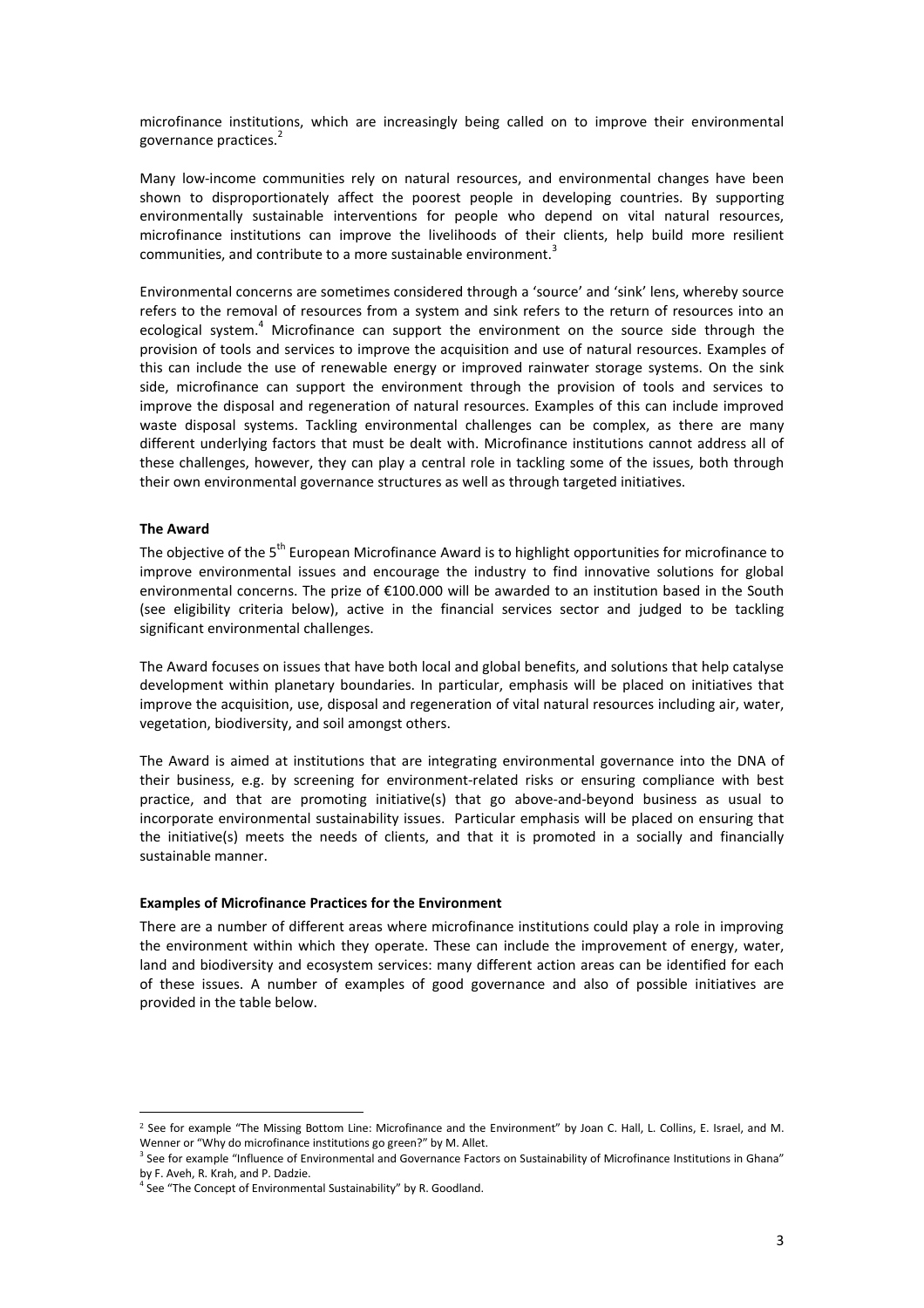| Area                      | <b>Example issue</b>                                | <b>Example action</b>                                                                                                                                                                                                                                                             |
|---------------------------|-----------------------------------------------------|-----------------------------------------------------------------------------------------------------------------------------------------------------------------------------------------------------------------------------------------------------------------------------------|
| Environmental governance  | Screening<br>environmental<br>risk                  | Client environmental governance evaluated and tracked by<br>٠<br>investment committee<br>Environmental manager may abort transactions on the basis of<br>٠<br>documented environmental risks                                                                                      |
|                           | Capacity<br>building for<br>environmental<br>issues | Employees are trained on environmental issues such as efficient use<br>٠<br>of land and water as part of on-going employee trainings<br>Clients are invited to participate in workshops to develop improved<br>٠<br>environmental governance within their operations              |
|                           | Environmental<br>footprint                          | Environmental footprint is calculated in cooperation with partner<br>٠<br>institution, results are documented and shared with relevant<br>partners<br>Clear targets are set for achieving reduced environmental footprint<br>٠                                                    |
| Environmental initiatives | Efficient<br>resource use                           | Loans are given to customers seeking to develop improved insulation<br>٠<br>for buildings, this improved insulation reduces air pollution and<br>greenhouse gas emissions<br>Clients are encouraged to use drip irrigation kits, which efficiently use<br>limited water resources |
|                           | Alternative<br>resources                            | Clients have improved access to solar energy for cooking and lighting<br>٠<br>Switching costs for industrial inputs with improved environmental<br>performance are covered through product range                                                                                  |
|                           | Protection of<br>resources                          | Promotion of agroforestry which protects local habitats, watersheds<br>٠<br>and soils<br>Microfinance institution covers certification costs for improved<br>٠<br>agriculture, these practices promote the protection of soils                                                    |
|                           | Low<br>environmental<br>impact                      | Sea cucumber farming places a low impact on marine ecosystems<br>٠<br>and protects biodiversity hotspots                                                                                                                                                                          |

#### **Eligibility**

Eligible institutions have to be active in the financial services sector. Various types of financial institutions are eligible including MFIs, Cooperatives, MFI Networks, Investments Funds, Commercial Banks, Development Banks, Leasing Firms, Insurance Companies, etc.

Eligible institutions have to be based in a Least Developed Country, Low Income Country, Lower Middle Income Country or an Upper Middle Income Country as defined by the Development Assistance Committee (DAC) for ODA Recipients. A list of Eligible countries of ODA Recipients as defined by the DAC can be found at: http://www.oecd.org/development/stats/49483614.pdf

An e-MFP member must provide written support for the application, e.g. by providing a short message or a letter addressed to the e-MFP Secretariat. If the applicant is not supported by an existing e-MFP member, they can contact the e-MFP to be connected with a potential supporter. A list of e-MFP members can also be found at: www.e-mfp.eu

Joint initiatives from a financial service provider in a developing country and a European partner are encouraged in order to strengthen the links between Europe and the South. However, the Award money would be given to the partner based in the developing country.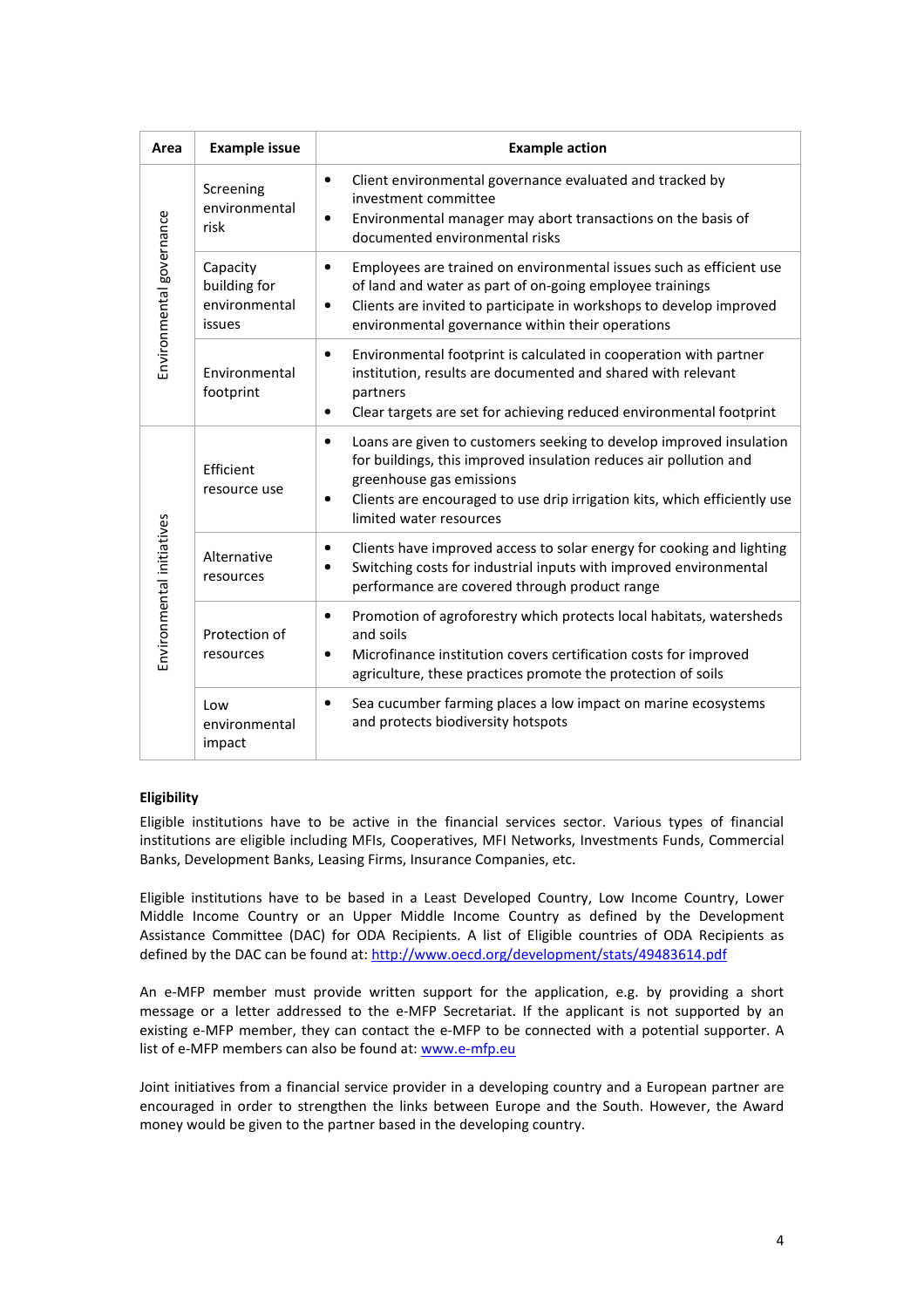#### **Selection process**

| When                               | What                                             | Responsible             |
|------------------------------------|--------------------------------------------------|-------------------------|
| $15th$ June 2014, 5pm CET          | Deadline for applications                        | Applicants              |
| First half July 2014               | Selection of 10 best<br>applications             | Pre-selection committee |
| End September 2014                 | Selection of a short list of 3<br>finalists      | Selection committee     |
| 13th November 2014<br>(during EMW) | Selection of winner and<br>granting of the Award | High Jury               |

The judges' decision is final and not subject to appeal. Neither the judges nor the Organisers will enter into any correspondence relating to the decision.

The Organisers regret that information relating to the on-going evaluation of applications will not be released before the winner is announced on the 13th November 2014. The three finalists will be contacted before this date.

Application forms are available in three languages: English, French, and Spanish. Application forms will be distributed exclusively through e-MFP member organisations and through the e-MFP website, www.e-mfp.eu.

Please send your application, together with the e-MFP member support letter or message, by e-mail to contact@e-mfp.eu.

The information provided by the applicants will be verified as follows:

- For all applicants: completed application form
- For the ten pre-selected applicants: interviews if additional information is needed.
- For the three finalists: interviews with the referees. The three finalists will be invited by the Luxembourg MAE (Directorate for Development Cooperation) to attend the Award ceremony, which will take place during the European Microfinance Week (EMW), 12th to 14th November 2014. The three finalists agree to ensure the presence of a representative from Senior Management from their organisation at the Award ceremony on 13th November 2014.

#### **General Assessment Grid**

In order to be considered for the award, applicants must demonstrate sufficient financial and social performance (component 1). Those that meet the criteria will be evaluated on the basis of their environmental performance, including environmental governance and impact of specific environmental initiatives (component 2). An overview of the indicative weightings for each of the components is included below. However, decisions will be based on a holistic review of each application.